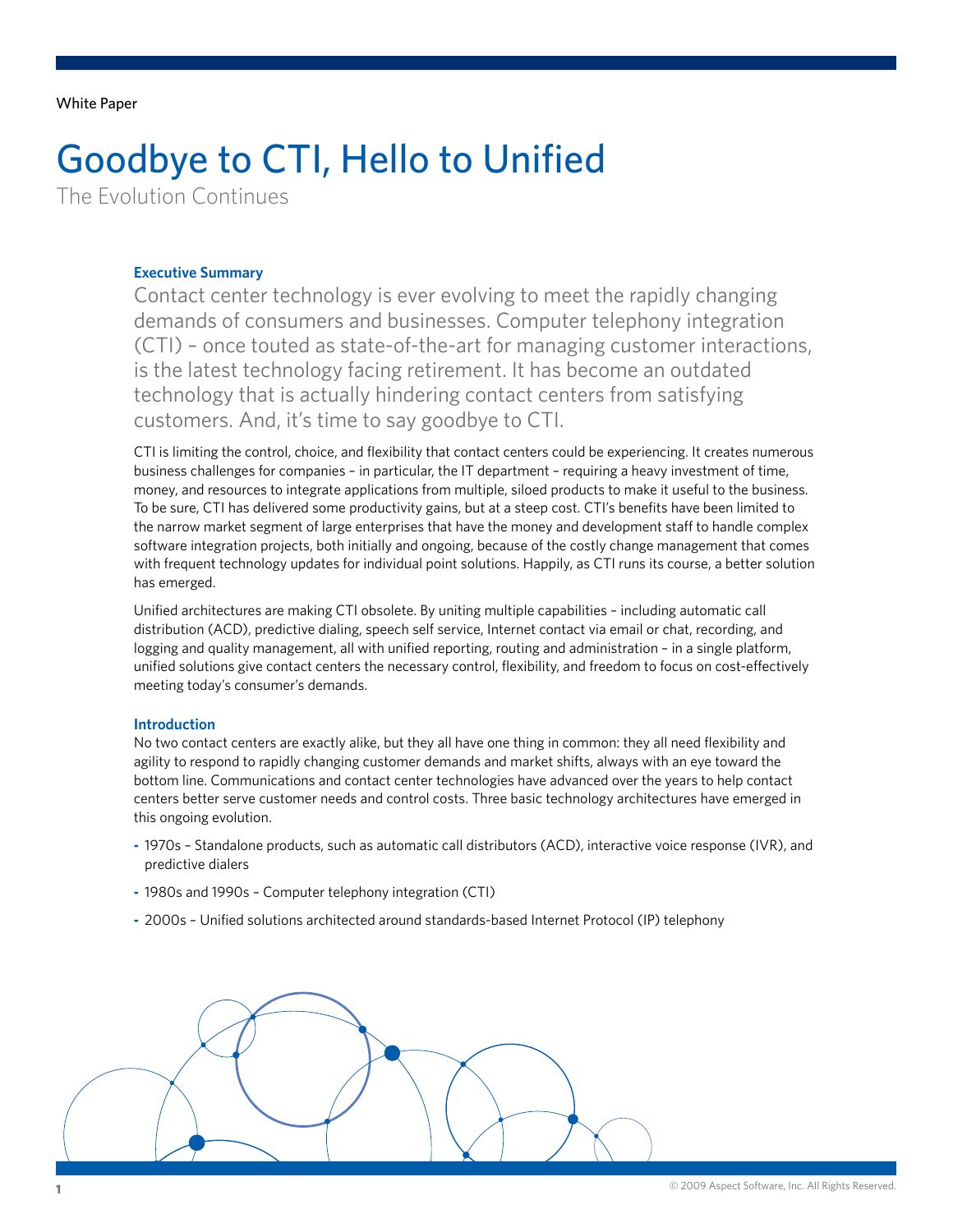# Table of Contents

| <b>Executive Summary</b>                                  |   |
|-----------------------------------------------------------|---|
| <b>Introduction</b>                                       |   |
| CTI - A Promise Never Completely Fulfilled                | 3 |
| <b>Technology Challenges of CTI</b>                       | 4 |
| <b>Administration Challenges</b>                          | 4 |
| There is a Better Way - Unified                           | 5 |
| <b>Conclusion</b>                                         | 8 |
| Appendix: Milestones in the History of the Contact Center | 8 |

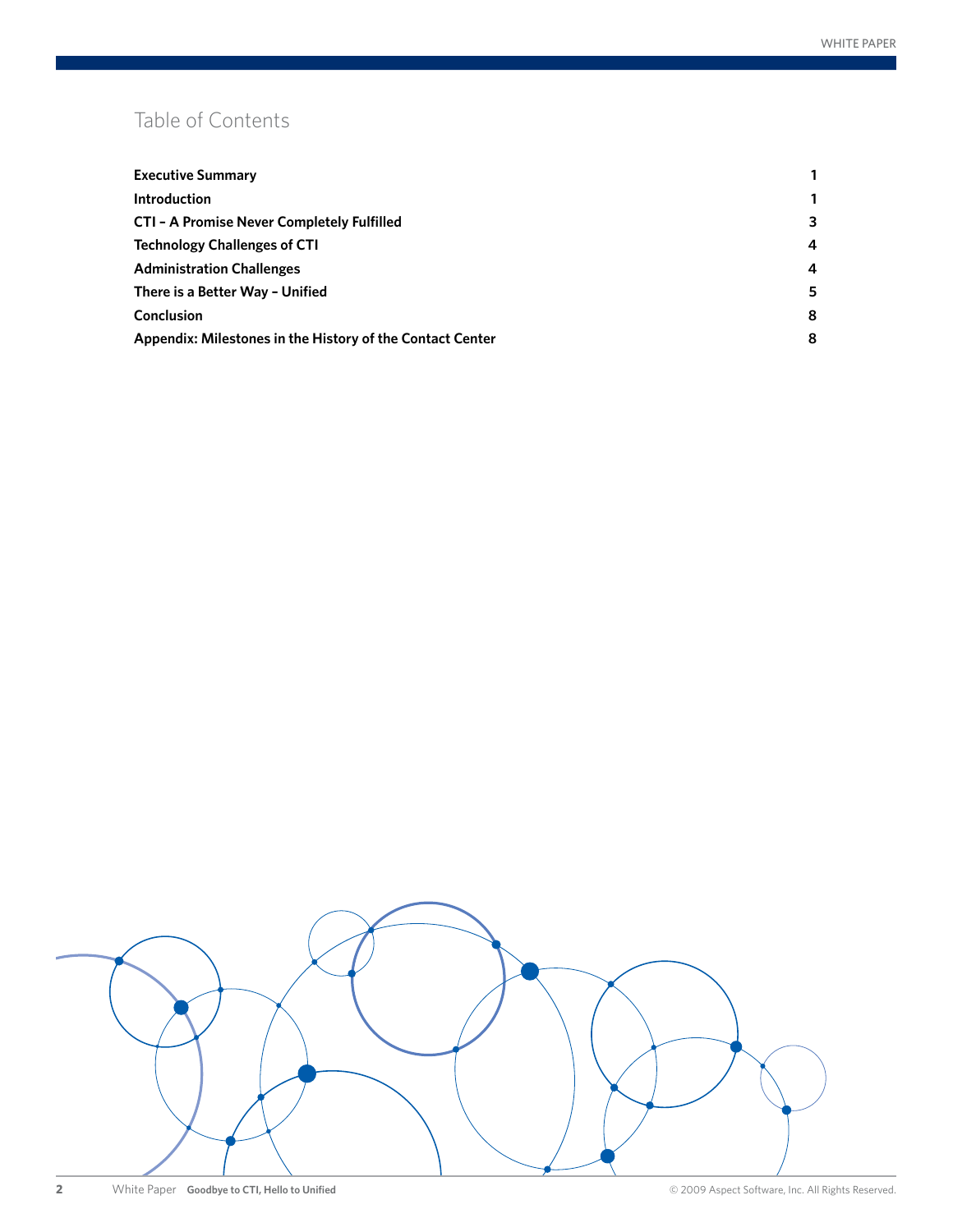<span id="page-2-0"></span>The evolution of these technologies can be tied to the overall changes that have been taking place in the contact center throughout the last 30 years. Contact centers are being asked to address a myriad of customer interactions that are increasingly more strategic to the business. Likewise, contact center technologies have evolved in response.

Forward-looking IT managers are demanding contact center technologies and architectures that are in lock step with long-term business strategies. Frost & Sullivan research<sup>1</sup> cites a "growing need for single, unified contact center solutions," as enterprises of all sizes are rapidly shifting toward a holistic view of their customer contact operations. This paper will explore what these next-generation unified solutions look like. But first, let's review what CTI promised – and what it delivered.

#### **CTI – A Promise Never Completely Fulfilled**

The first CTI products were developed in the late 1980s, and the market began to grasp and implement CTI concepts in the early 1990s. A new industry was born, as a flurry of CTI companies were launched, and trade shows and magazines were founded under the CTI banner.

At first, the much-vaunted promise of this technology was to integrate the hodgepodge of technologies that had been introduced in rapid succession to contact centers, from the telephone to ACD, IVR, dialer, fax, call recording systems, and voicemail systems, to name a few. These disparate systems, typically provided by multiple vendors, created a major operational challenge for the IT organization.

In addition, CTI promised to correlate the caller on the phone system with the customer data in the company's databases to empower agents with information about the customer. CTI systems interfaced with both the telephony network and customer data network to provide a "Screen Pop" to the agent when an inbound call arrived from the ACD or an outbound call dialed by the predictive dialer was about to be connected to the agent. CTI "middleware" systems connected with the ACDs, dialers, messaging systems and customer databases to allow data to be shared among these applications.

To be sure, when CTI worked, cost savings could be achieved, however CTI implementations had a number of shortcomings brought on by their own complexity.For example, they were often difficult and expensive to implement and ultimately never solved the underlying business challenge that has plagued contact centers since their inception – how to deliver a consistent level of service to customers across all interactions in a cost-effective manner.

Instead, CTI opened a Pandora's Box of technology challenges:

- **-** Multiple points of integration. Every system, every application, every device on the network is an integration point that carries its own risks and operational challenges, creating multiple points of potential failure.
- **-** Multiple places of administration. Contact center administrators have to manually manage business rules and configuration data among multiple systems and keep them in sync.
- **-** Technology updates and incompatibilities. IT departments face the ongoing challenge of keeping the contact center operational whenever a new version of a technology is implemented. One update can create new incompatibilities with many other technologies.
- **-** Performance issues. As calls go through the various CTI overhead processes, the speed of overall call processing and operations can be negatively impacted.

#### **What Is CTI?**

Computer telephony integration, or simply "computer telephony," is the use of computers to manage telephone calls in contact centers, such as those that direct phone calls to the right department in a business. CTI applications can provide:

- **—** Integration of systems with backend applications and databases.
- **—** Telephony control between third party solutions.
- **—** Call routing, reporting functions, automation of desktop activities, and multichannel blending of phone, e-mail, and web requests.
- **—** Agent state control (for example, after-call work for a set duration, then automatic change to the ready state).

The origins of CTI can be found in simple Screen Population (or "Screen Pop") and Data Directed Routing technology. This would enable data from the telephone systems to be used to query databases with customer information and populate that datainstantaneously on the contact center agent's screen. The net effect is the agent already has the required information before speaking with the customer.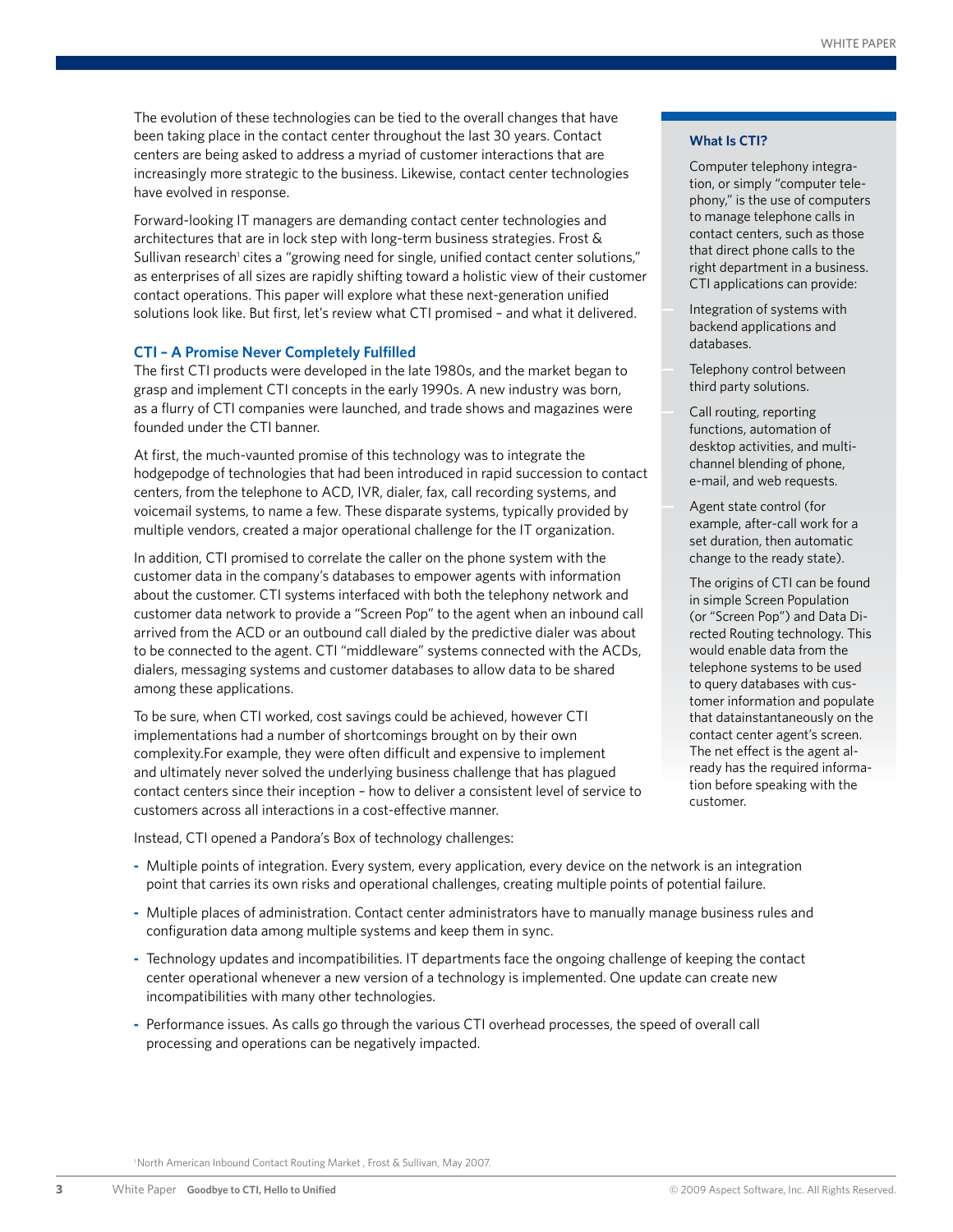<span id="page-3-0"></span>Rather than solving the problem of uniting disparate technologies, CTI itself adds yet another application to the contact center mix and does not reduce the total number of technologies. Instead, IT managers are tasked with additional administrative overhead, including keeping track of various versions of CTI links. Instead of unifying and simplifying, CTI has become a resource drain – expensive to deploy and costly to integrate, both up front, as well as after implementation.

#### **Technology Challenges of CTI**

An integrated contact center is a complex contact center. With various systems linked together in one way or another, essential operational activities and troubleshooting become unnecessarily difficult. Specifically this impacts three key areas: Routing, reporting and administration.

#### *Routing Challenges*

Because each contact center application executes its own business rules, there is no way for CTI to ensure that a customer is managed consistently across all interactions. ACDs, dialers and IVRs each have their own business rules, which requires that each time there is an agent change, such as adding skills sets, each of the routing rules would need to be updated in the individual applications. The chance of errors is high, as changes to one system create unanticipated impacts to other systems, and products have to be re-integrated with the rest of the center. This lengthens the time it takes to go live with new contact center applications, and the risk of errors and downtime increases the potential for consumer dissatisfaction.

In addition, implementing and acting on business rules related to routing, workflow, agent skills, and prioritization is quite tricky in an integrated contact center. Maintaining the same set of business rules across systems is burdensome, and, with tens or hundreds of changes to routing rules and staff properties (e.g., groups, job status, permissions) on a daily basis, this can quickly prove to be impossible. Unfortunately, customer satisfaction with these contact centers suffers a great deal because they don't receive a consistent experience across interactions or channels. This breeds frustration that ultimately leads to churn, and worse, brand erosion.

#### *Reporting Challenges*

Accurate, comprehensive reporting across the enterprise is essential for managing a successful contact center operation. Supervisors and managers need real-time and historical reports to understand the status of queues, campaigns, and agents in order to make educated staffing and routing decisions, and to assess and manage productivity. Point solutions each have their own reporting systems and require contact center management to manually compile the data or spend the integration dollars to consolidate the data into a single reporting environment. CTI has been touted as a way to solve this challenge, however it has not delivered, mainly due to the complexity of combining data elements from distinct systems that often use differing terminology and metrics.

For the IT manager, trying to consolidate this information from disparate systems with differing views is difficult and time-consuming, and often yields only incomplete information. Frustratingly, even at best, CTI reporting is weak because of the need to "normalize" the data from the underlying applications. In truth, "normalizing" the underlying application is another way of saying "dumbing them down" and in the process contact centers lose the intelligence to make decisions.

#### **Administration Challenges**

CTI architectures require multiple ways of doing things – multiple logins, multiple user interfaces for administrators, each with a different look and feel – constantly requiring translation between systems to execute fundamental business rules. It also requires that agents would need to potentially be configured in different systems multiple times. For the business, this administrative nightmare makes it difficult to grow and scale the contact center operation – let alone create virtual contact centers across multiple sites or leverage remote and at home workers. For example, if a new agent is hired within the contact center, their information has to be configured in the ACD, quality management system, dialer and CTI environment separately. When you consider the level of moves, adds, and changes (MAC) that occur in contact center environments, it is clear that operating siloed solutions and CTI environments is onerous on the contact center administrators.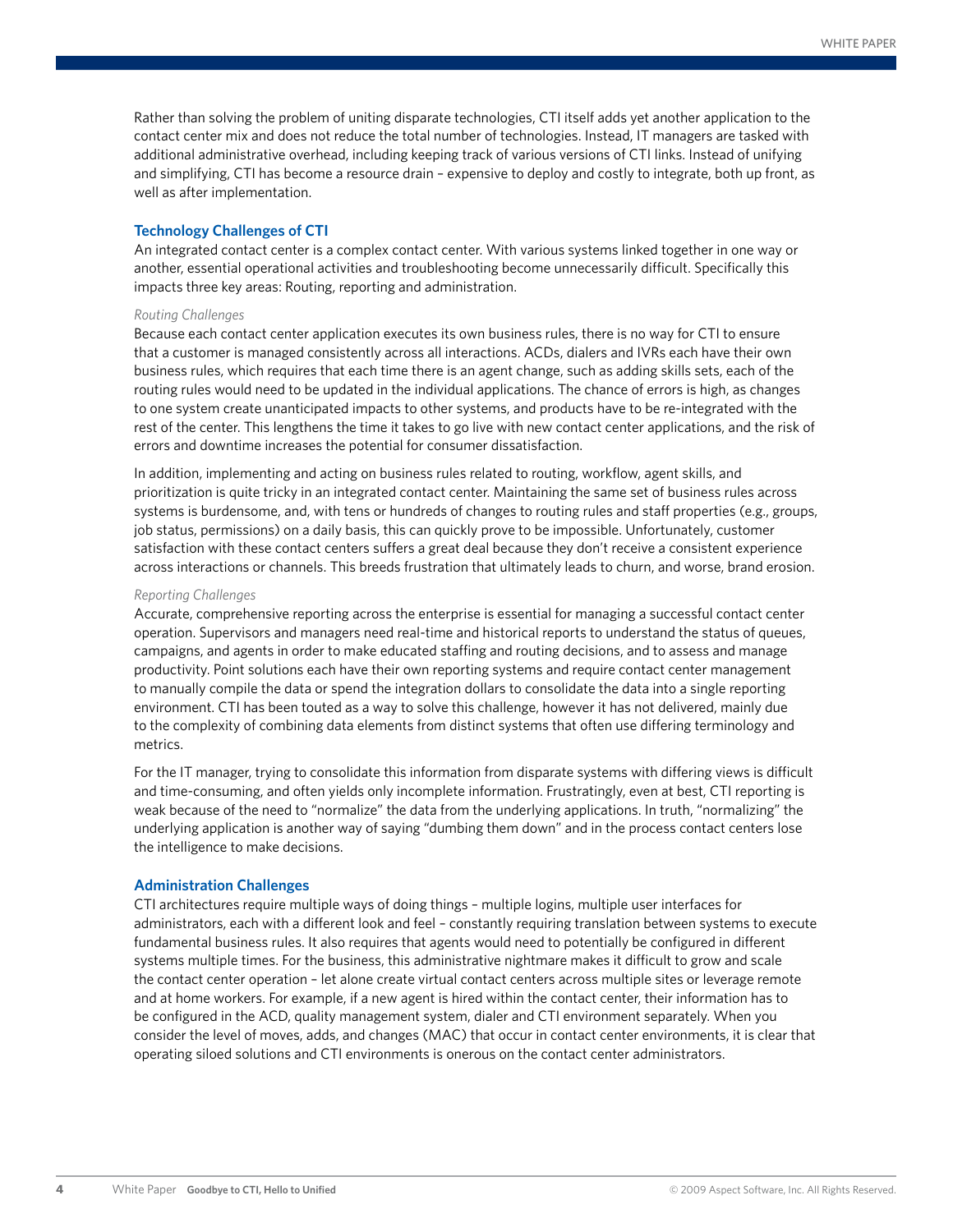#### <span id="page-4-0"></span>*Tallying the Cost of CTI*

The cost of integration, in both hours and dollars, can be exorbitant. To get all the pieces to work together, each vendor must be involved in the integration effort, which usually requires some level of customization. In most cases, the integration cost is well above and beyond the cost of the product licenses, and as new versions of these products are released and deployed, all of the components must be reintegrated all over again. What's more, compiling and interpreting reports from various systems in an integrated center often requires several full-time employees.

Plus, multiple points of integration equal multiple points of failure. If a contact center is experiencing a system issue or worse, downtime, it can be nearly impossible to pinpoint the root cause in an environment where there are a myriad of systems integrated together. This can take up a lot of time and resources to identify where the probably is occurring.

Add to this the expense of professional services, the multiple hardware platforms, all requiring separate maintenance contracts, as well as installation and integration services, and the end result could be a system costing up to 70 percent more than if a contact center went the unified route.

All of this begs the question: Are CTI systems on life support – or worse? "CTI is a dying category," says Sheila McGee-Smith, president and principal analyst of McGee-Smith Analytics<sup>2</sup>. While software- based architectures, powered by session-initiation protocol (SIP) and voice over IP (VoIP), are playing a role in supplanting CTI, web services is making the biggest impact by creating software applications that are easier to afford, manage, and troubleshoot.

#### **There is a Better Way – Unified**

What does unified mean? By uniting multiple capabilities – including automatic call distribution (ACD), predictive dialing, speech self service, Internet contact via email or chat, recording, and logging and quality management, all with unified reporting, routing, and administration – in a single platform, contact centers have complete administrative and operational control and can escape the costs and headaches of integration.

For new and existing contact centers alike, the benefits of implementing a unified solution are real, measurable and tangible. First and foremost, the time spent on integration is virtually eliminated. Because a unified solution can work with existing infrastructures, contact centers can migrate from an integrated environment to a unified one without losing previously made investments in other systems. There is no "rip and replace" required. As certain technologies become end of life, or the capabilities of existing applications no longer meet strategic objectives, a contact center can begin to implement a unified solution by adding licenses for specific functionality as it is needed.

A unified approach also eliminates the endless version control issues normally present with multiple systems, reducing the amount of staff time needed to manage those version updates. And, because it's considerably easier to troubleshoot issues in a unified environment, it doesn't require hours to identify which system is causing the problem, resulting in even more cost savings.

#### *How It Works*

The latest Unified solutions are based on a distributed, n-tier, web services architecture. The switching (or contact acquisition), call control (or routing), load balancing, and transaction processing are managed by distinct software processes. These software processes can be loaded onto a single physical server – delivering, in essence, an all-in-one solution, or distributed across multiple servers for added scalability, performance, and enhanced reliability. And, by incorporating web services technology into the architecture, it exposes open interfaces for linking the unified contact center system with key customer relationship management (CRM) and back office applications in the enterprise, bringing even greater value to the contact center.

Designed from the onset to handle multiple modes of interaction, unified solutions inherently share data across the system; there is no need for the complexity of computer-to-telephony integration. Unified applications means unified management, administration, and reporting.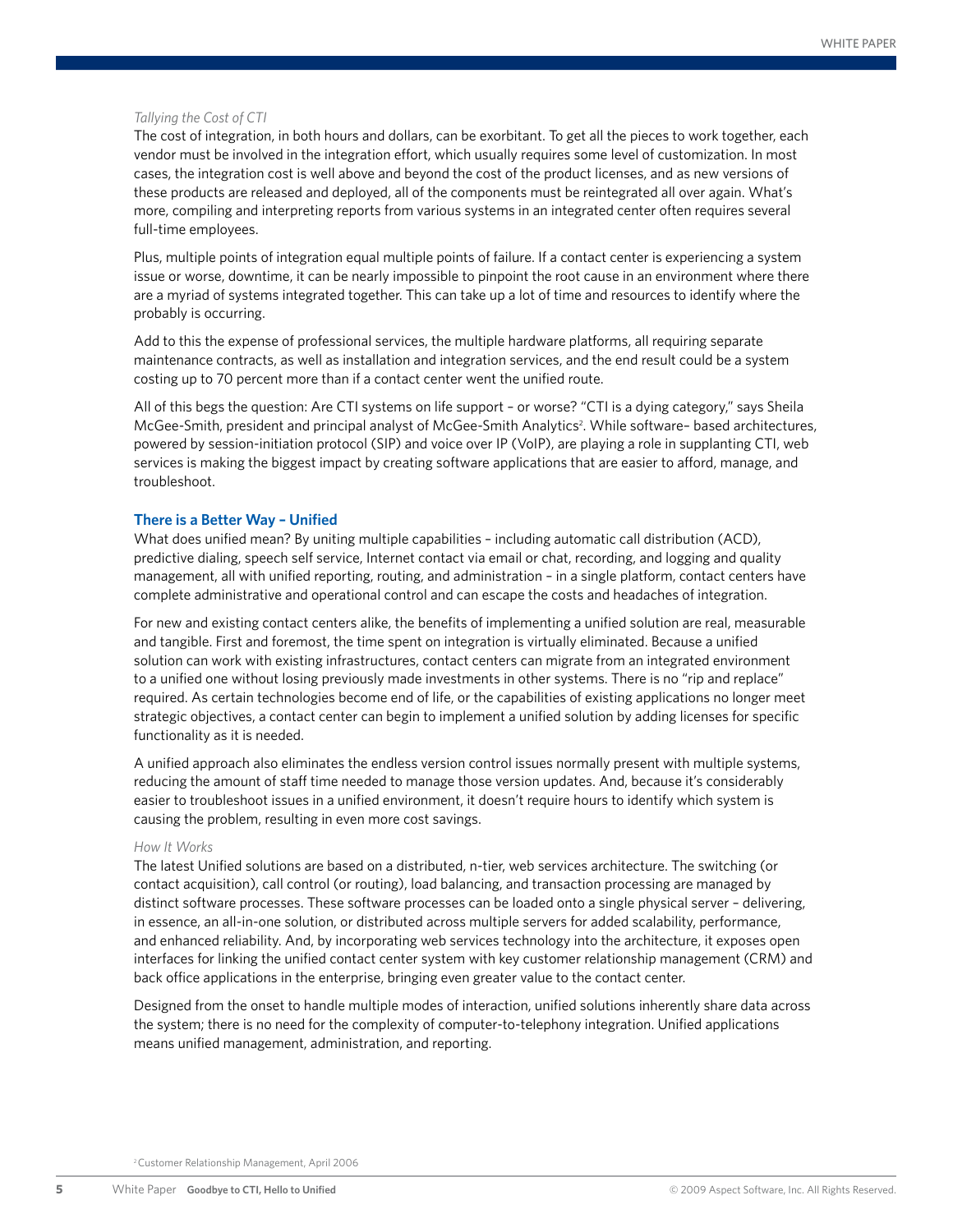A unified solution provides managers with a comprehensive perspective of contact center and agent performance. It allows centers to generate enterprise reports across all applications that reveal service and campaign performance via inbound and outbound calls, chat sessions, and email communications; workflow and agent performance statistics; and operational metrics. All communication channels use a central repository for reporting, meaning that information about agents, queues, resolution status, and other key metrics is automatically consolidated across every communication channel, enabling supervisors to best understand what takes place in their contact center so they can make the best choices for the business.

Unified solutions eliminate the need to normalize and consolidate information from multiple channels and sites, while delivering an enterprise-level view of the operation. As a result, accurate and comprehensive reporting allows managers to know the status of queues, agents, campaigns, etc., and to ensure consistent service for the customer across all contact methods – phone, email, or online chat. With this added information, the company is able to see if it is meeting or exceeding customer service levels, while bringing consistency and best practices to all contact center reporting needs. Contact center managers can "compare apples to apples," because all of the data is from the same application.

Unified business rules enable consistency across multiple services. With CTI, maintaining accurate business rules between disparate systems is cumbersome, with hundreds of changes daily to staff properties and routing rules, but unified solutions addresses this problem by bringing together all of the applications into a single point of administration which eliminates the need for multiple administration screens that would be required by point solutions. In addition, unified solutions remove the headache of managing multiple vendors, or even having to figure out which one to call. It's the simplicity of having "one throat to choke."

#### *A Day in the Life of a Unified Contact Center*

The following scenarios help illustrate how unified contact centers can positively impact consumers, agents, supervisors and IT managers alike.

- **-** A consumer contacts her bank to check on the balance in her checking account. The unified contact center's voice portal receives the call and immediately identifies the caller as a Tier 1 customer, with more than \$100,000 in her portfolio with the bank. The balance is provided via a speech-enabled self-service application, and the consumer is presented with the option to take advantage of the bank's new high-yield savings account for preferred customers. If the consumer is interested, she is automatically connected with a Tier 1 customer specialist, who has immediate access to information about the caller, her portfolio details, and the special packages available to her. A unified solution makes all of this possible and turns a simple call into a new business opportunity.
- **-** A customer service agent has been responding to inbound calls throughout the morning. Accustomed to working in a typical point solution environment, he anticipates some idle time as 10:30 a.m. approaches, since inbound call volume normally slows down mid-morning and does not pick up again until noon. This tedious routine has been a source of increasing job dissatisfaction, since agents are compensated based on the number of customer issues resolved. Now, with the unified solution in place, the agent can provide proactive customer care support for calls made via an automatic predictive dialer, as well as handling Web chat and email inquiries through the blended capabilities. This relieves the monotony of the job, and the increased interactions lead them to be more productive, better compensated, and more loyal.
- **-** A supervisor in a unified contact center has real-time access to agent activities and performance in the contact center across all interactions and is empowered to take action, (throughout the day, if necessary) to ensure that the overall operational goals of the business are met. She can deploy agent resources wherever the greatest need arises during the day and have access to tools as part of the unified solution, such as quality management, that enable her to monitor and coach agents to improve the overall productivity of the contact center.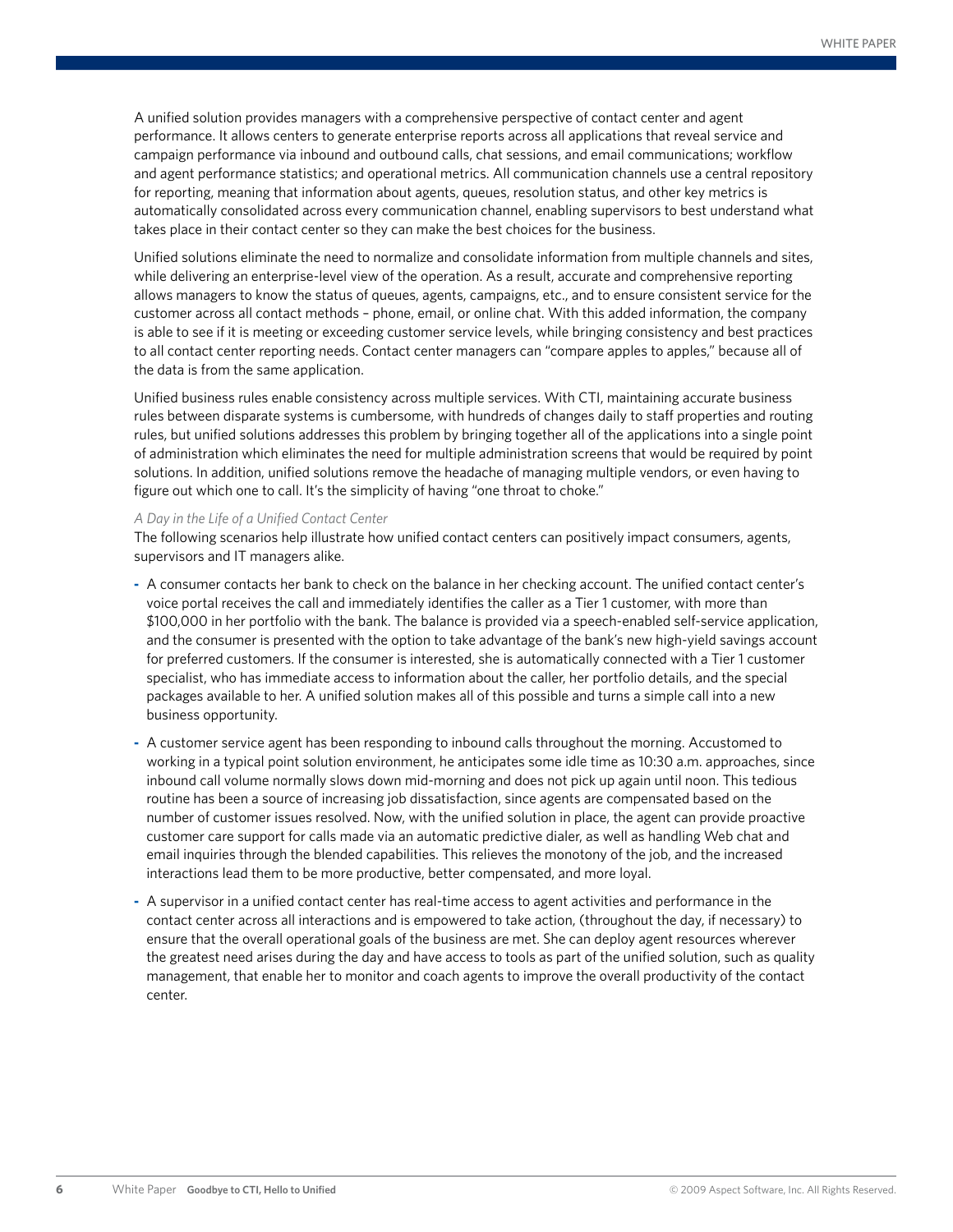**-** The IT manager finds that his life is greatly simplified now that the unified contact center has been put in place. There are no more overnight shifts to keep the CTI integrations current, no more long hours of troubleshooting – and finger pointing - to identify which vendor's product is responsible for the problem, and no three-week projects to coordinate with five vendors when an IP address needs to be changed in the data center. All of these pains are eliminated by having one comprehensive solution that eliminates the myriad of integrations that CTI requires, while providing the full monitoring, alerting, and notification capabilities that IT needs. And, the cost savings are allowing him to spend his resources on technology investments that are strategic to the business.

#### *The Evolution Continues*

Unified solutions represent the next generation of technology for the contact center, and can transform it into a strategic asset for the enterprise. Key capabilities and standards include:

- **-** SIP (Session Initiated Protocol): SIP is a mature, standard protocol that initiates, modifies and terminates interactive communications sessions. One of the key advantages of SIP is that it allows for the exchange of information in a standard format without requiring expensive proprietary equipment phones, telephony cards and gateways. Because it promotes interoperability between equipment and applications from various vendors, SIP gives companies more choices, enabling them to eliminate vendor lock-ins, as well as easily and seamlessly move to a Voice over Internet Protocol (VoIP) infrastructure for an increased level of flexibility, efficiency, and cost savings.
- **-** Service-Oriented Architecture (SOA). A key example of new standards-based approaches, SOA is a collection of services that communicate with each other, for example, passing data from one service to another or coordinating an activity between one or more services. SOA is a flexible architecture that unifies business processes by structuring large applications as an ad-hoc collection of smaller modules called services. These applications can be used by groups both inside and outside the company.
- **-** Software as a Service (SaaS). SaaS is a software application delivery model where a software vendor develops a Web-native software application and hosts and operates (either independently or through a third-party) the application for use by its customers over the Internet. Customers pay not for owning the software itself, but for using it, and version upgrades are eliminated. Contact centers are assured of always using the latest technology without the business disruptions of software upgrades.



• Servers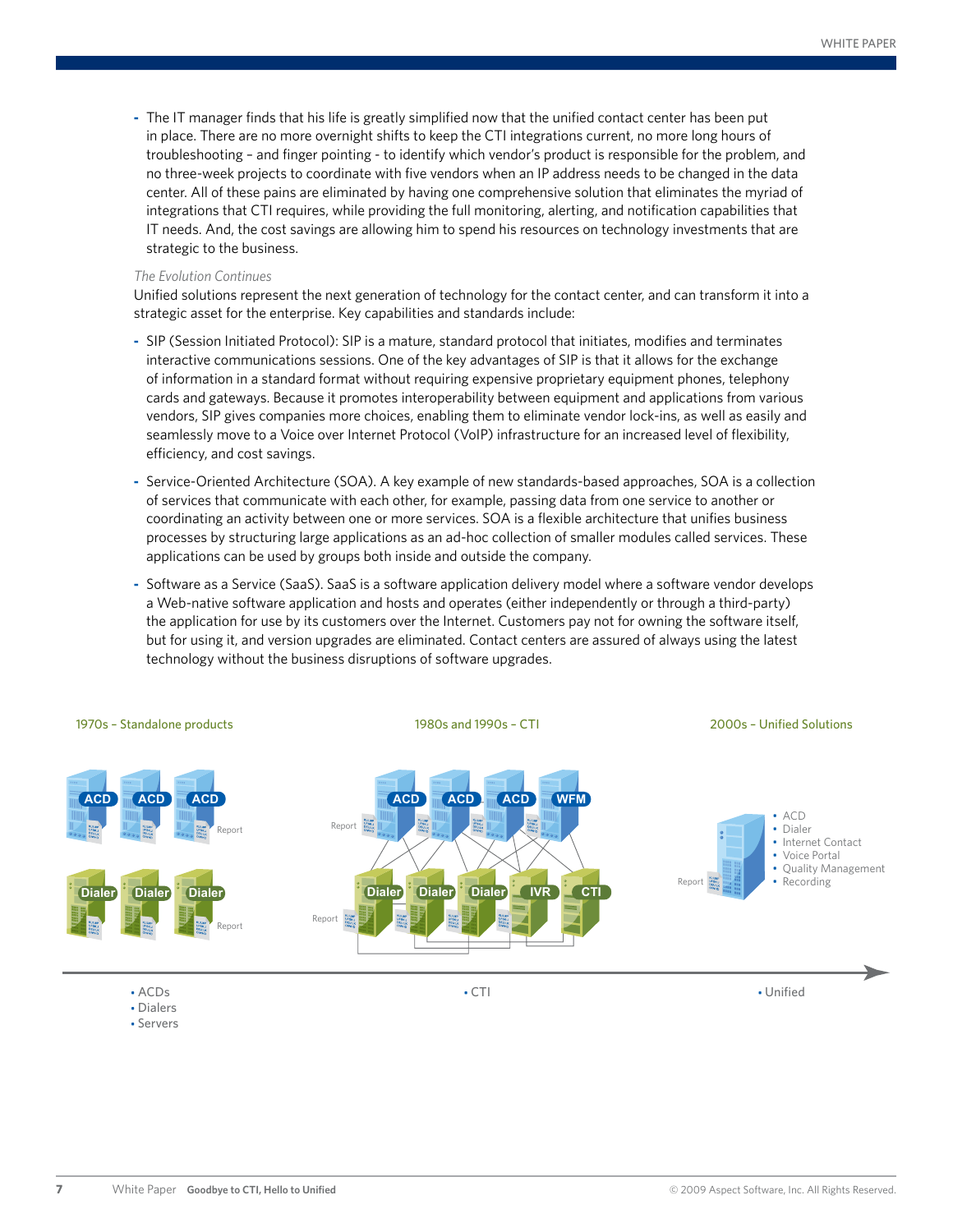#### <span id="page-7-0"></span>**Conclusion**

Why in this day and age would contact centers want the hassle and costs associated with implementing and integrating point solutions? In a fast-moving world, it's important that contact centers, regardless of industry or size or business process, be lithe and flexible in order to respond rapidly to market shifts, to make changes to workflows as needed, or to scale the business rapidly. With a unified, standards-based approach, contact centers can take advantage of the openness and ubiquity of IP protocols and the maturity of standards like SIP, which support traditional telephony as well, to provide the foundation for a new and better contact center. Most importantly, the unified approach enables contact centers to leverage the benefits that come from having all of the key applications – ACD, voice self service, dialer, quality monitoring, email – in a single platform. In the long run, unified brings greater value to the contact center and the business by helping improving the productivity of agent, supervisor, and administrative staff. It also lends itself to increased revenue opportunities through improved cross-sell and up-sell opportunities because agents have access to better customer data. And, it can support an enhanced customer experience which will drive higher satisfaction and create greater loyalty.

Strategically, technologically, and simply as a matter of common sense, a unified approach is the answer.

#### **Appendix: Milestones in the History of the Contact Center**

There are many important milestones in history that have transformed the way people and businesses communicate and interact:

**1876:** Alexander Graham Bell invented the **telephone**. For the first time, people had a way to conduct conversations immediately over long distances. In 1877, construction of the first regular telephone line from Boston to Somerville, Mass., was completed. By the end of 1880, there were 47,900 telephones in the U.S.

**1882:** As the adoption of telephones increased among businesses, it became very apparent that wiring countless telephone lines to a business was not practical. Leroy Firman received the first patent for a telephone **switchboard**.

**1900s:** Early **Private Branch Exchange (PBX)** switchboards were introduced, in which operators ran private company switchboards initially by hand.

**1948:** Mathematician Dr. Claude Shannon published "A Mathematical Theory of Communication," which promoted the concept of communicating in binary code. Shannon's paper formed the basis of the digital communications revolution.

**1971:** Erna Schneider Hoover received a patent for her work at Bell Labs – the first **computerized phone switching system**, based on concepts still in use today.

**Early 1970s:** As the volume of calls increased, utilizing receptionists to transfer calls became impractical, so the **Automated Call Distributor (ACD)** was introduced. One of the first large applications was a modified 5XB switch used by New York Telephone to distribute calls among hundreds of 4-1-1 information operators. With the advent of the ACD, the first **"call center"** was made possible. Companies could handle large volumes of inbound calls and have the ACD direct those calls automatically to the appropriate "Call Center Reps."

**1973:** Aspect founds modern-day inbound contact center industry with launch of the Galaxy, the first intelligent ACD; first customer is Continental Airlines.

**1975:** First workforce management software launched by Aspect.

**1980s:** To save time spent in transferring the customer from one department to another and answering routine questions, **Interactive Voice Response (IVR)** technologies were introduced to provide automated Touch Tone navigation for customers. Consumers could key a number on their dial pad to direct themselves to the right department, or to check routine information – such as their account balance or store hours.

**1981:** Aspect founds modern-day outbound contact center industry with the launch of the first intelligent automated dialer.